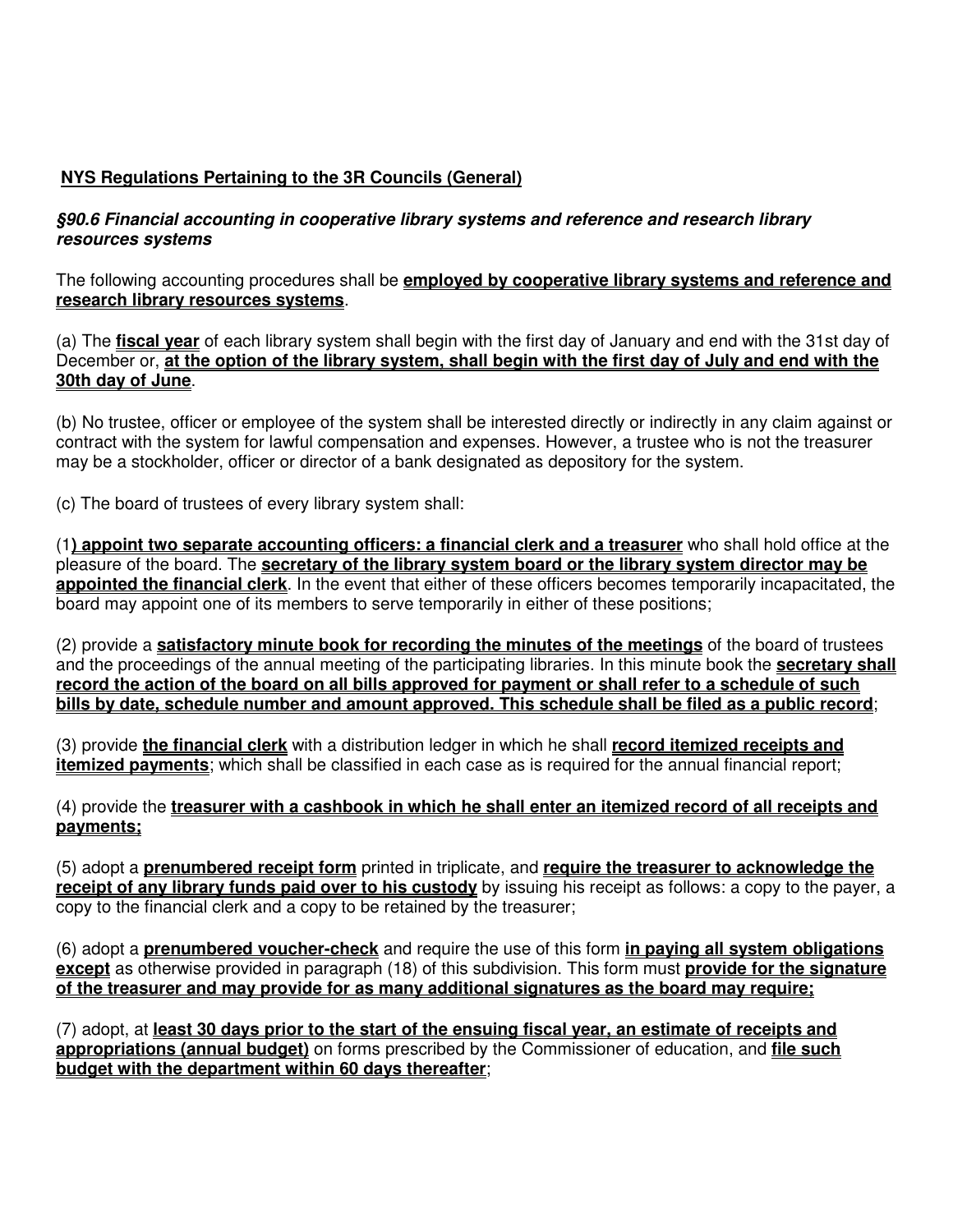(8) **amend the budget at any time during the fiscal year** and provide for appropriations from any additional revenues received;

### (9) **keep the incurred obligations in each fiscal year within the amounts authorized by the budget and amendments thereto**;

## (10) **settle all accounts** of the library system **on or before the last day of the fiscal year**;

(11) disburse library funds only on the basis of itemized vouchers which have been certified by the claimants or the purchasing agent and audited and approved by the board of trustees except as otherwise provided in paragraph (18) of this subdivision. However, **the board of trustees may by resolution determine that vouchers may be audited and approved by a committee comprised of at least three board members or by an individual designated by the board as auditor. Any individual so designated may not hold the office of financial clerk or treasurer and shall be bonded** with such penalty and sureties as the board may require;

(12) **provide by resolution** that amounts due upon contracts, **for fixed salaries** or for compensation of employees regularly engaged at agreed periodic rates, **may be paid without prior audit** upon **submission to the treasurer of a voucher or payroll duly certified by the library system director or his duly authorized representative**;

(13**) establish rules and regulations governing the reimbursement of trustees, officers and employees** of the system and its member libraries for actual and **necessary expenses incurred in the performance of official duties** assigned by the trustees of the library system **or in attending meeting**s designated by the library system board of trustees. In lieu of actual and necessary travel expenses, the trustees **may establish a mileage rate** for the use of personally owned automobiles;

(14) require the **treasurer to render monthly reports**, showing the following information for the guidance of the board: **balance on hand at the beginning of the month**; **itemized list of receipts** during the month; **total withdrawals** made from the bank account during the month; **balance on hand at the end of the month** and **reconciliation** with the bank statement;

## (15) require a **monthly report from the financial clerk** showing **amounts of receipts by source and expenditures by budget category for the months and year to date**;

## (16) **cause an annual audit of the treasurer's records to be made either by a committee of the board or by an independent auditor**;

(17) provide **adequate filing equipment** for the preservation and systematic arrangement of all paid and unpaid bills, cancelled checks, bank statements, debit charge slips, contracts and other financial records;

(18) at its discretion, **establish a petty cash fund** for the purpose of making payment in advance of authorization of properly itemized bills for materials, supplies or services furnished to the library system calling for immediate payment on delivery.